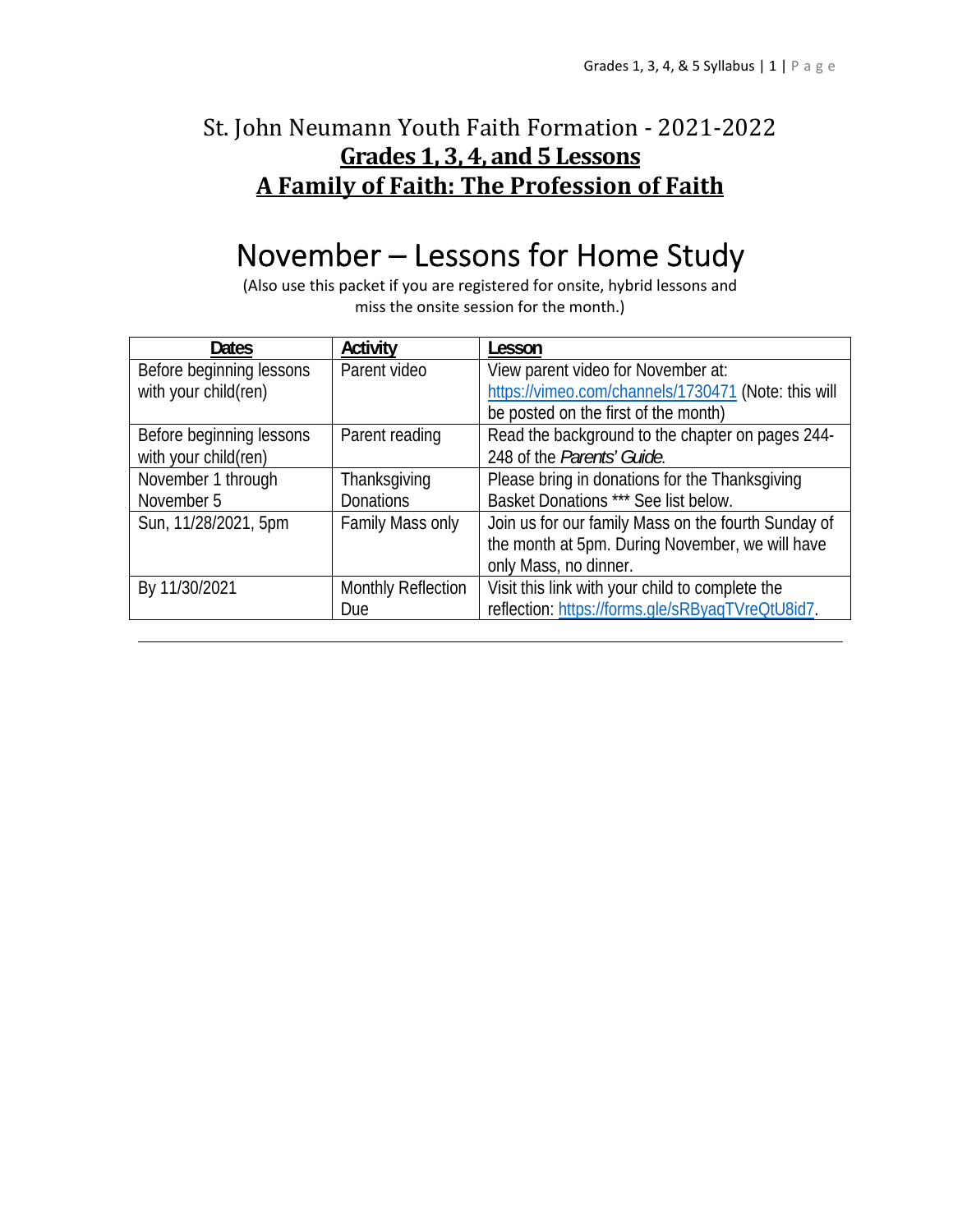

**Prayers to Memorize throughout the Year**: Sign of the Cross, the Lord's Prayer, Hail Mary, Glory Be, Prayer to One's Guardian Angel, Blessing Before a Meal, Act of Contrition, Apostles' Creed.

# Key Ideas for the Month

**Key Ideas of our November Lessons**:

Lesson 3: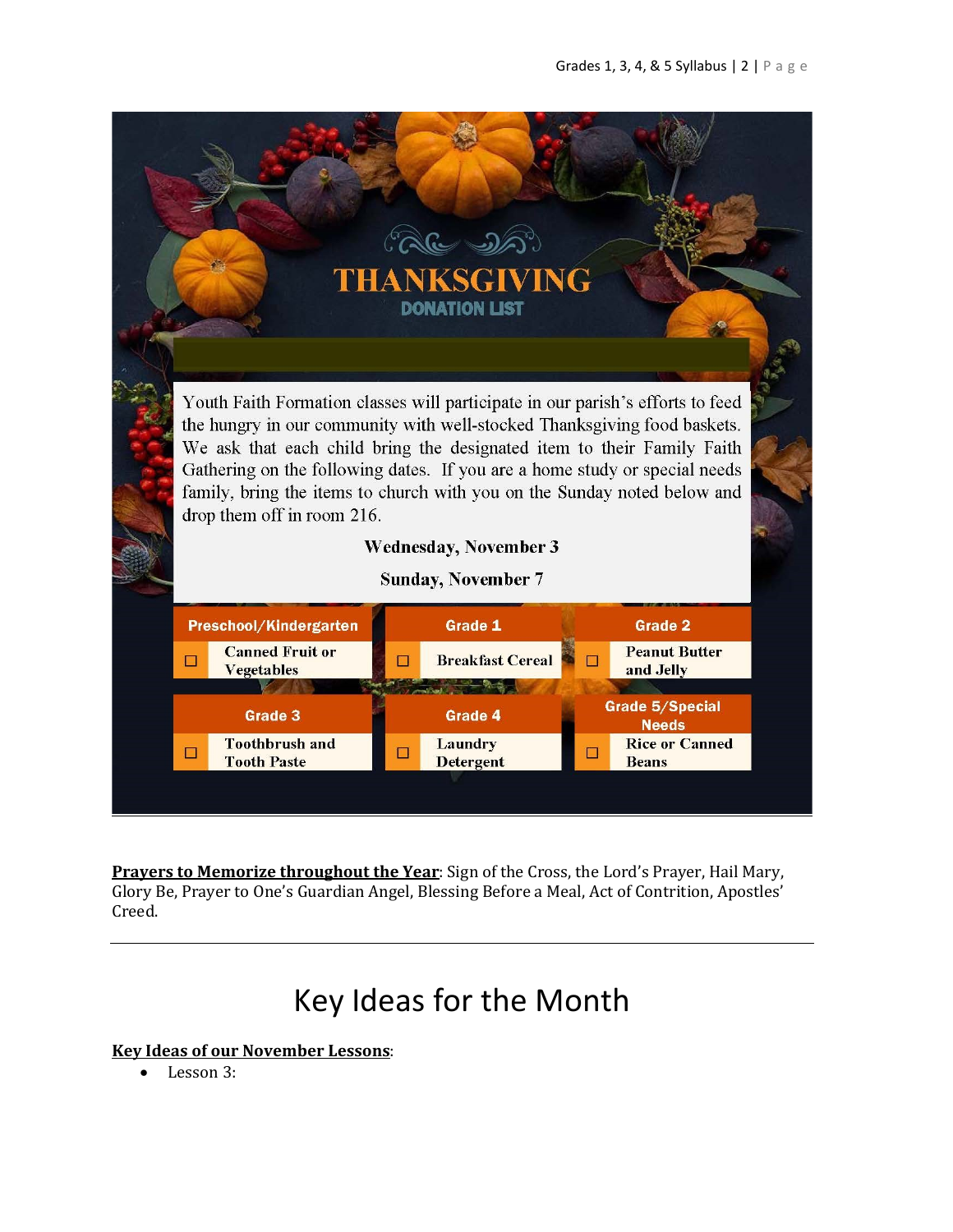- o All people are made in the image and likeness of God, which means we have intellect, free will, and the capacity to love.
- o People have immortal souls.
- o Grace is God's own life within us.
- o Adam and Eve's sin, called Original Sin, means we are born without grace in our souls.
- Lesson 4:
	- o God did not abandon humanity after the Fall.
	- o He entered into covenants with mankind.
	- o God always keeps his promises.
	- o Advent is a season of waiting and preparing for Jesus.
- To work on all month:
	- o Scripture verse of the month, saint of the month, Apostles' Creed memorization, Words to Know for the month, and Car Conversations.

## Lesson 3 Activities

*Parents, choose two to three activities in this lesson to present to your children at home. Communicate the lesson's key ideas, listed above.*

Note: We suggest that you complete Activity 2, "I Reflect the Image of God," which is for your family storybook (the white binder provided to you).

### **Activity 1**: Made in His Image

**Ages**: 5-8 years old

**Focus**: Humans reflect God with our intellect, free will, and capacity to love. [Note the typo on page 49: "out" should be "our"]

**"Parent's Guide" pages**: pages 51-52

**"Children's Activity Book" pages**: n/a

**Activity**: Use a mirror to lead a discussion of how we are made in God's image.

#### **Key ideas to communicate to the children**:

- As images of God, we teach others about God and how He loves us.
- Since we are created in His image, we should try to be like God. When we choose to act like God, we are like mirrors—we reflect God.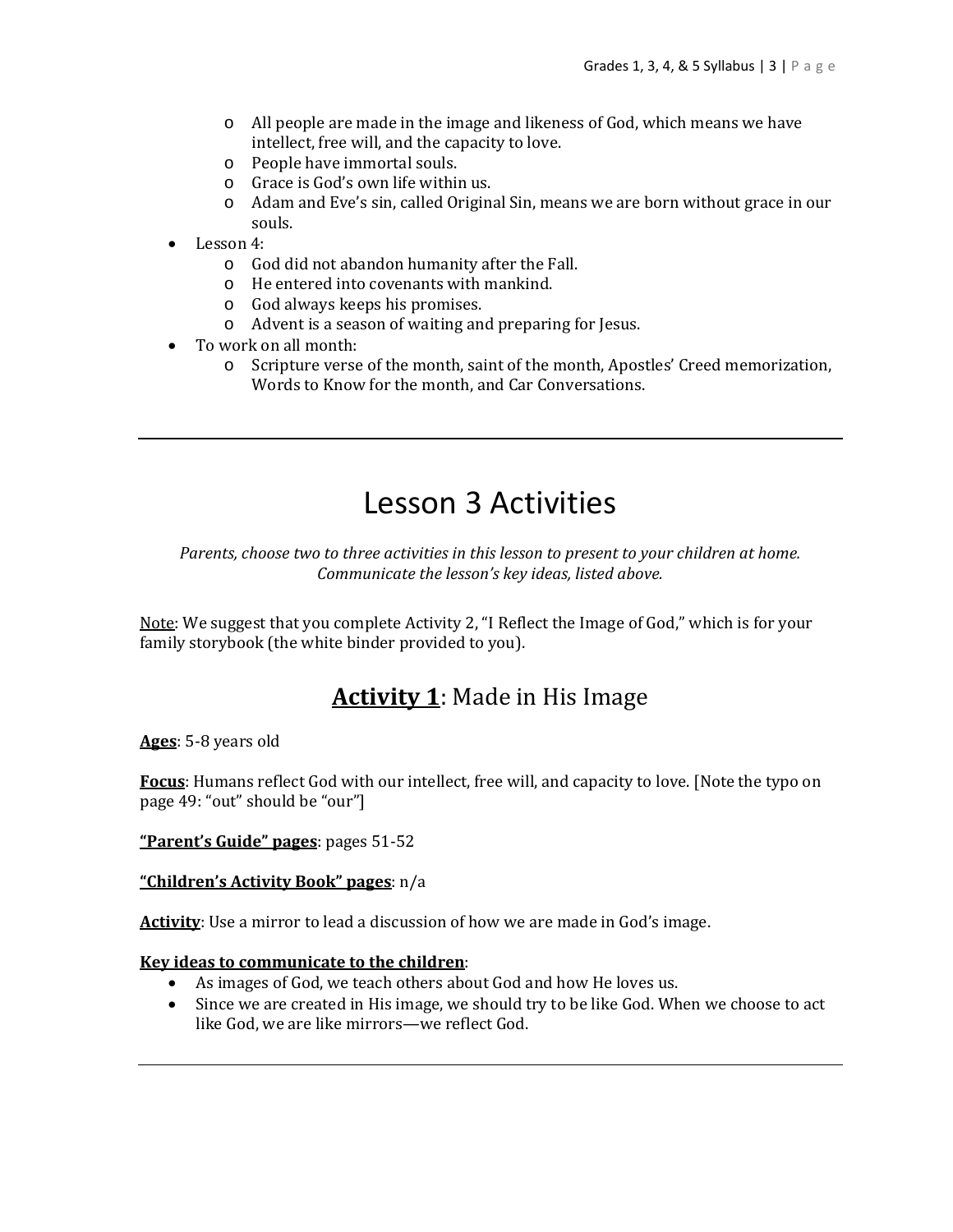### **Activity 2**: I Reflect the Image of God *Family storybook activity*

### **Ages**: All ages

**Focus**: Review of what it means to be created in God's image.

### **"Parent's Guide" pages**: page 53

### **"Children's Activity Book" pages**: page 45

**Activity**: Adding pages to your Family Storybook by creating figures for each family member that shows how each reflect God.

#### **Key ideas to communicate to the children**:

- Being made in the image of God, we have dignity.
- We are capable of self-knowledge, self-possession, and of freely giving of ourselves.
- We are called by grace into covenant with our Creator and to offer Him the response of faith that no other creature can give Him.

### **Activity 3**: Body and Soul

**Ages**: All ages.

**Focus**: Our bodies will die one day, but our souls will live forever.

**"Parent's Guide" pages**: pages 54-55

**"Children's Activity Book" pages**: page 47 as an option

**Activity**: A family discussion on the differences between our bodies and our souls.

#### **Key ideas to communicate to the children**:

- We should honor and respect our bodies.
- The soul reflects God's image in a special way because it is the part of us that allows us to know, choose, and love.
- God created each person's soul!

### **Activity 4**: What is Grace?

**Ages**: All ages.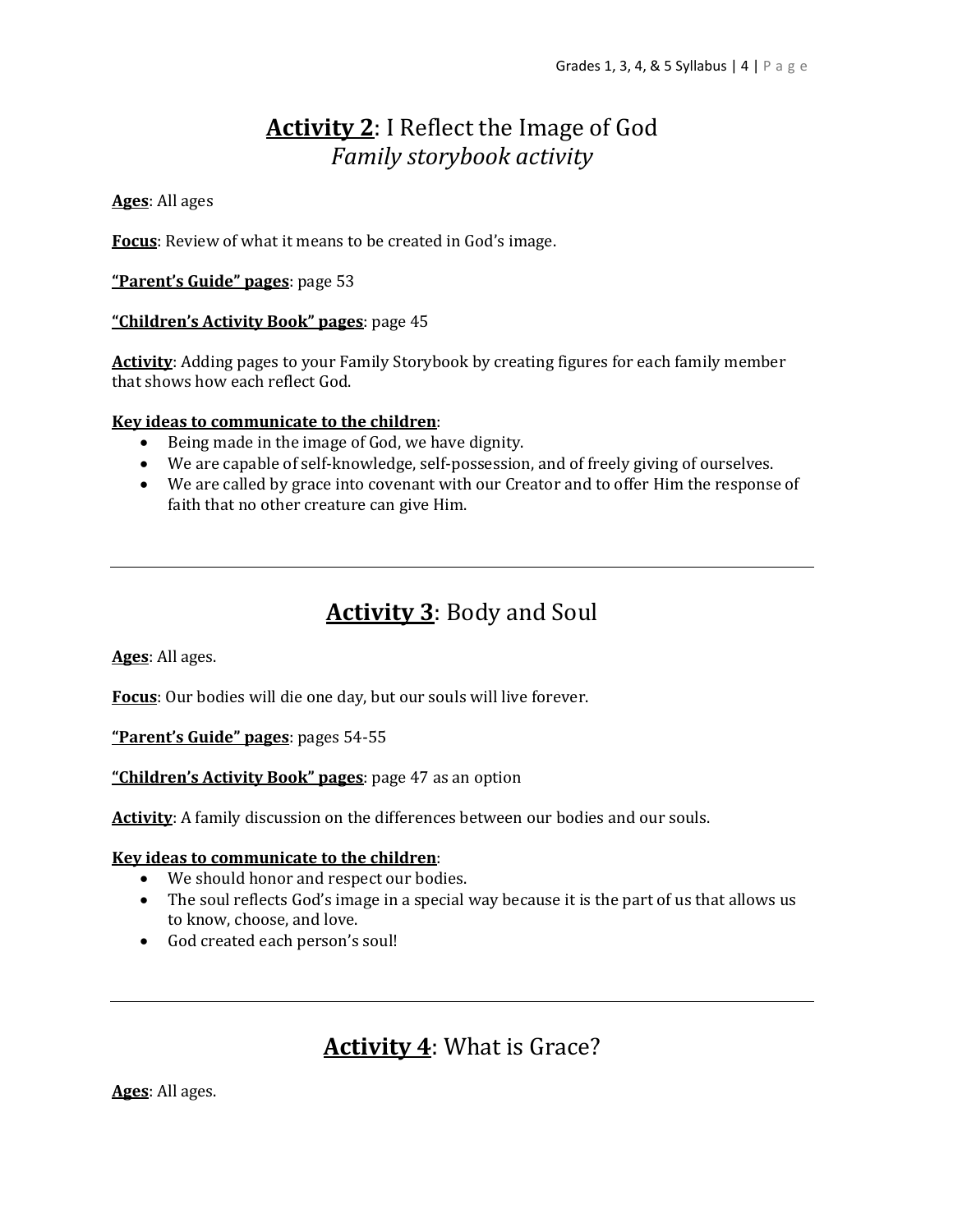**Focus**: Grace is the life of God in our soul.

**"Parent's Guide" pages**: page 56-57.

### **"Children's Activity Book" pages**: page 48.

**Activity**: A family discussion on God's grace and how, through our actions, that grace within us can grow. Children will demonstrate this through a drawing activity.

#### **Key ideas to communicate to the children**:

- Grace is the life of God in our soul.
- Grace is a free gift from God.
- Grace is necessary for anyone to live eternally with God in Heaven.
- We receive grace at baptism. Grace continues to grow in our soul as we obey God, pray, and receive the Sacraments.
- Grace decreases in our souls when we sin, choosing ourselves over God and others.

### **Activity 5**: Fall from Grace Scripture

**Ages**: All ages.

**Focus**: There were great consequences to the Original Sin of Adam and Eve.

**"Parent's Guide" pages**: pages 58 and 59

### **"Children's Activity Book" pages**: pages 49 and 50

**Activity**: Scripture reading and activity about how Adam and Eve were given the gift of free will and chose to rebel against God, there by losing Original Holiness and bringing Original Sin into the world.

#### **Key ideas to communicate to the children**:

- Because of Original Sin, Adam and Eve lost their state of Original Holiness.
- Without this grace, the gates of Heaven were closed to them. They had to leave paradise and life a life of ignorance, hard work, and suffering, and experience sickness and death.
- As descendants of Adam and Eve, we all are born in the state of Original Sin.

### **Activity 6**: Fallen, but Loved by God

**Ages**: All ages.

**Focus**: God always loves us and always keeps His promises.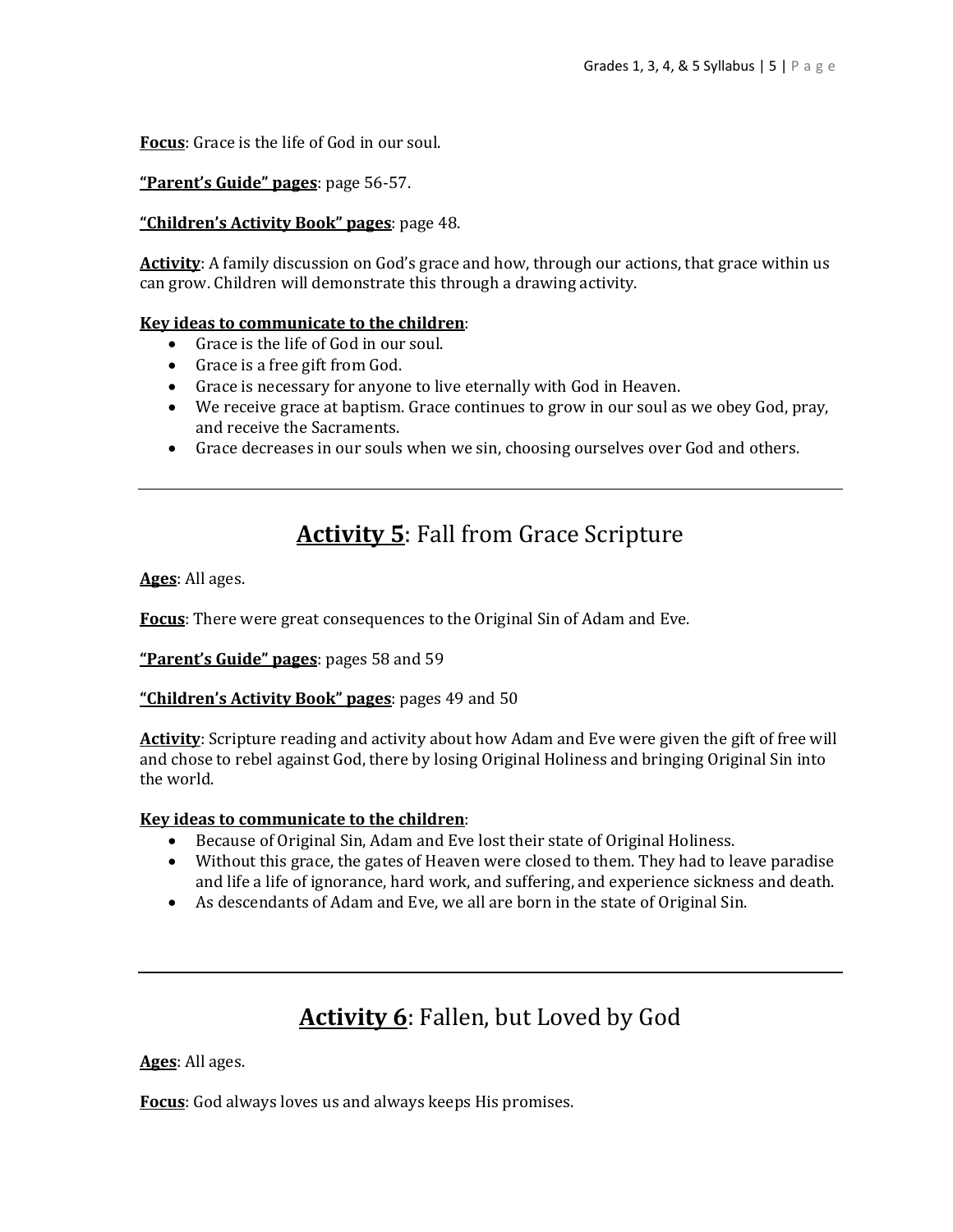### **"Parent's Guide" pages**: pages 60 and 61

### **"Children's Activity Book" pages**: not applicable

**Activity**: A family discussion of how God continued to love Adam and Eve even though they chose themselves over God.

### **Key ideas to communicate to the children**:

- Adam and Eve sinned when they chose themselves over god, but God continued to love them.
- God showed Adam and Eve love by the ways listed on page 61 in the *Parents' Guide*.
- God shows all of us love by sending His Son to be with us and make it possible for us to go to Heaven.

# Lesson 4 Activities

*Parents, choose two to three activities in lesson to present to your children at home. Communicate the lesson's key ideas, listed above.*

Note: We suggest that you complete Activity 2, "God is a Promise Keeper," which is for your family storybook (the white binder provided to you).

### **Activity 1**: Covenants in Scripture

**Ages**: All ages

**Focus**: God entered into covenants with humanity through Noah, Abraham, Moses, and David.

**"Parent's Guide" pages**: pages 64-65

#### **"Children's Activity Book" pages**: pages 51-57

**Activity**: Discuss the covenants God made with his people; children will complete certain agerelevant activities.

### **Key ideas to communicate to the children**:

- Covenants are solemn agreements made between two parties.
- Covenants in Scripture are sacred agreements made between God and his people. It creates a sacred bond between God and us. God promises his grace and blessing and asks for our obedience in return.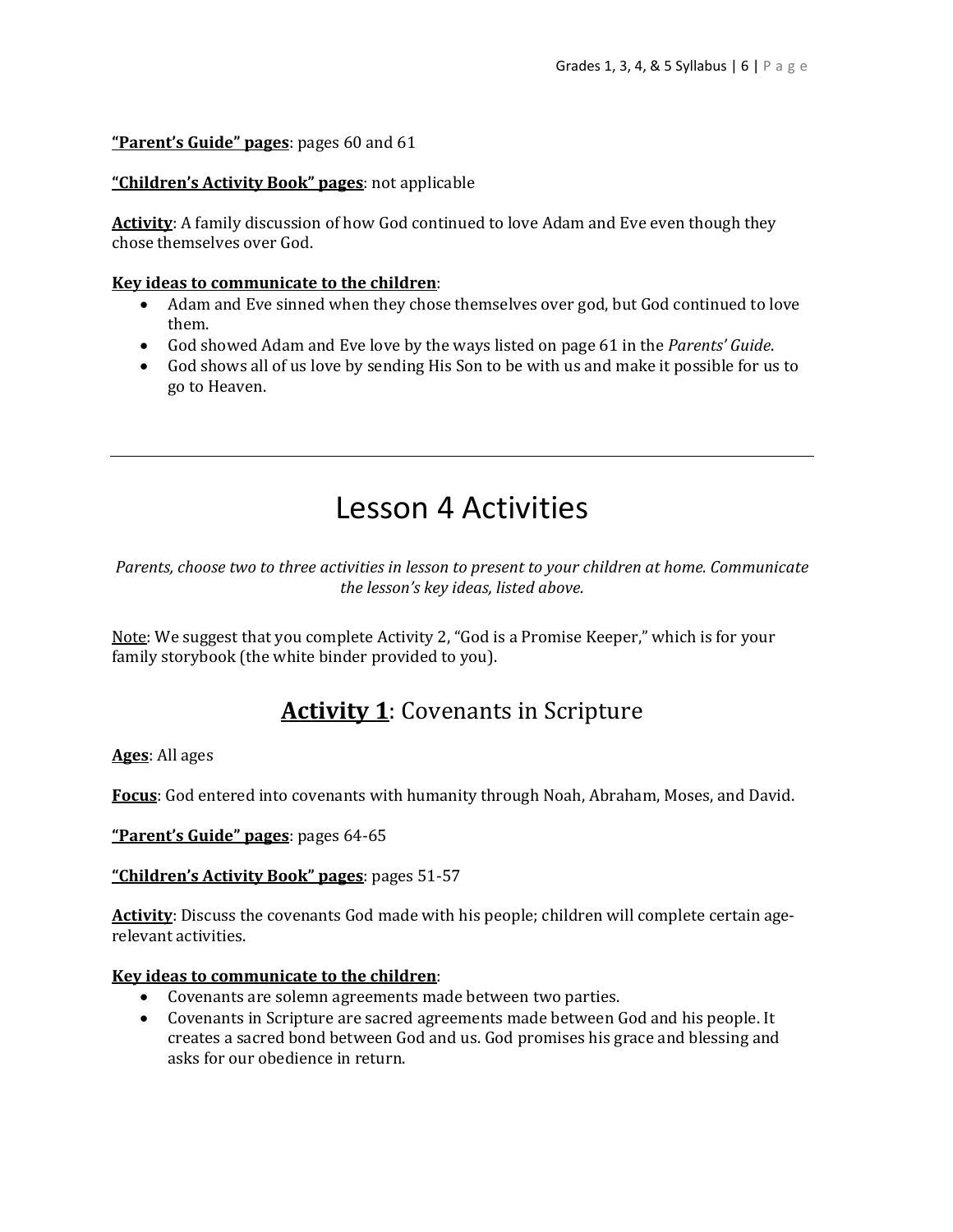- In the covenant with Adam, God shared his grace fully with Adam and Eve. This covenant was broken by Aam through disobedience. Yet God did not abandon Adam and Eve.
- In His covenant with Noah, God protected the family of Noah, keeping them safe from the flood, and promised to never flood the earth again.
- In His covenant with Abraham, God promised land (or a nation), a name (or a dynasty), and a worldwide blessing to Abraham and his descendants.
- In His covenant with King David and his descendants, God promised that God would establish an everlasting throne in the line of David. God was referring to his Son Jesus Christ.
- Through Jesus Christ, the New Covenant, we can have eternal life with God.

### Supplement:

There are several stories in the Book of Bible Stories that share details about God's covenants in Scripture:

- "The Garden of Eden," beginning on page 134
- "Noah and the Flood," beginning on page 212.
- "Abraham and his Son Isaac," beginning on page 142.
- "God Calls Moses," beginning on page 66.
- "David, Israel's King," beginning on page 78.

### **Activity 2**: God is a Promise Keeper *Family Storybook Activity*

**Ages**: All ages

**Focus**: Review of God's promises

**"Parent's Guide" pages**: pages 66-67

**"Activity Book" pages**: pages 58-59

**Activity**: Recall God's promises made in Scripture and add these to your family's Storybook.

#### **Key ideas to communicate to the children**:

- In the covenants God made with us in Scripture, he promises to always love us and to send his Son to save us and give us eternal life with Him.
- He made these promises to each member of your family!

#### **Supplement**:

 Read with your older children, "Abraham and his Son Isaac," in the *Book of Bible Stories*, pages 142-. This story refers to the mystery of God and will help you discuss God's Divine Revelation.